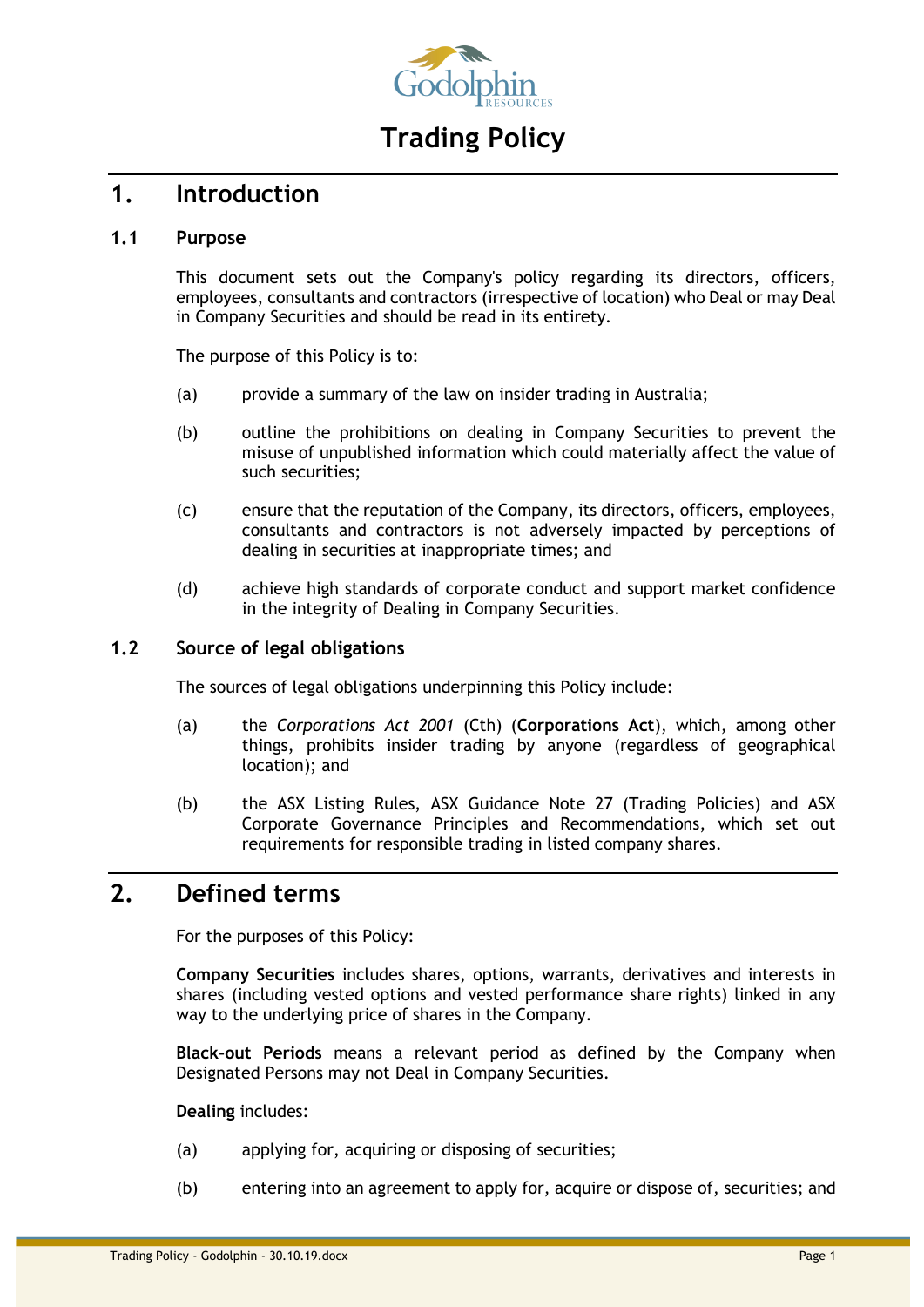

(c) granting, accepting, acquiring, disposing, exercising or discharging an option or other right or obligation to acquire or dispose of securities.

**Derivatives** include:

- (a) derivatives within the meaning given in section 761D of the Corporations Act (such as options, forward contracts, swaps, futures, warrants, caps and collars); and
- (b) any other transaction in financial products which operate to limit (in any way) the economic risk associated with holding the relevant securities.

<span id="page-1-0"></span>**Designated Persons** means each of:

- (a) the Directors of the Company;
- <span id="page-1-1"></span>(b) any person who by their role or otherwise, becomes aware of Inside Information by having access to confidential material which may contain potentially price sensitive information including the Company board papers, periodic disclosure materials or any other relevant document; and
- (c) in relation to those persons identified in paragraphs [\(a\)](#page-1-0) and [\(b\)](#page-1-1) above, the following people are also deemed to be Designated Persons:
	- (i) their spouse or any of their children (including step children) under the age of 18 years;
	- (ii) a trust which they, any members of their family, or family-controlled company are a trustee or beneficiary; and
	- (iii) a company which they or their family control.

**Inside Information** means information which is not generally available to the market and, if it were generally available to the market, would be likely to have a material effect on the price or value of securities. Annexure A provides further details about what constitutes Inside Information.

**Margin Loan** means any lending or similar arrangement allowing a person to borrow money to invest in securities using existing investments as security.

# **3. Insider trading prohibition – the law**

It is an offence under the Corporations Act to Deal using Inside Information, or communicate Inside Information to others who will, or are likely to, Deal on the Inside Information.

# **4. Dealing in Company securities**

#### **4.1 When a Designated Person MAY Deal**

A Designated Person may Deal in Company Securities unless restricted from doing so under clause [4.2](#page-2-0) (When a Designated Person May Not Deal).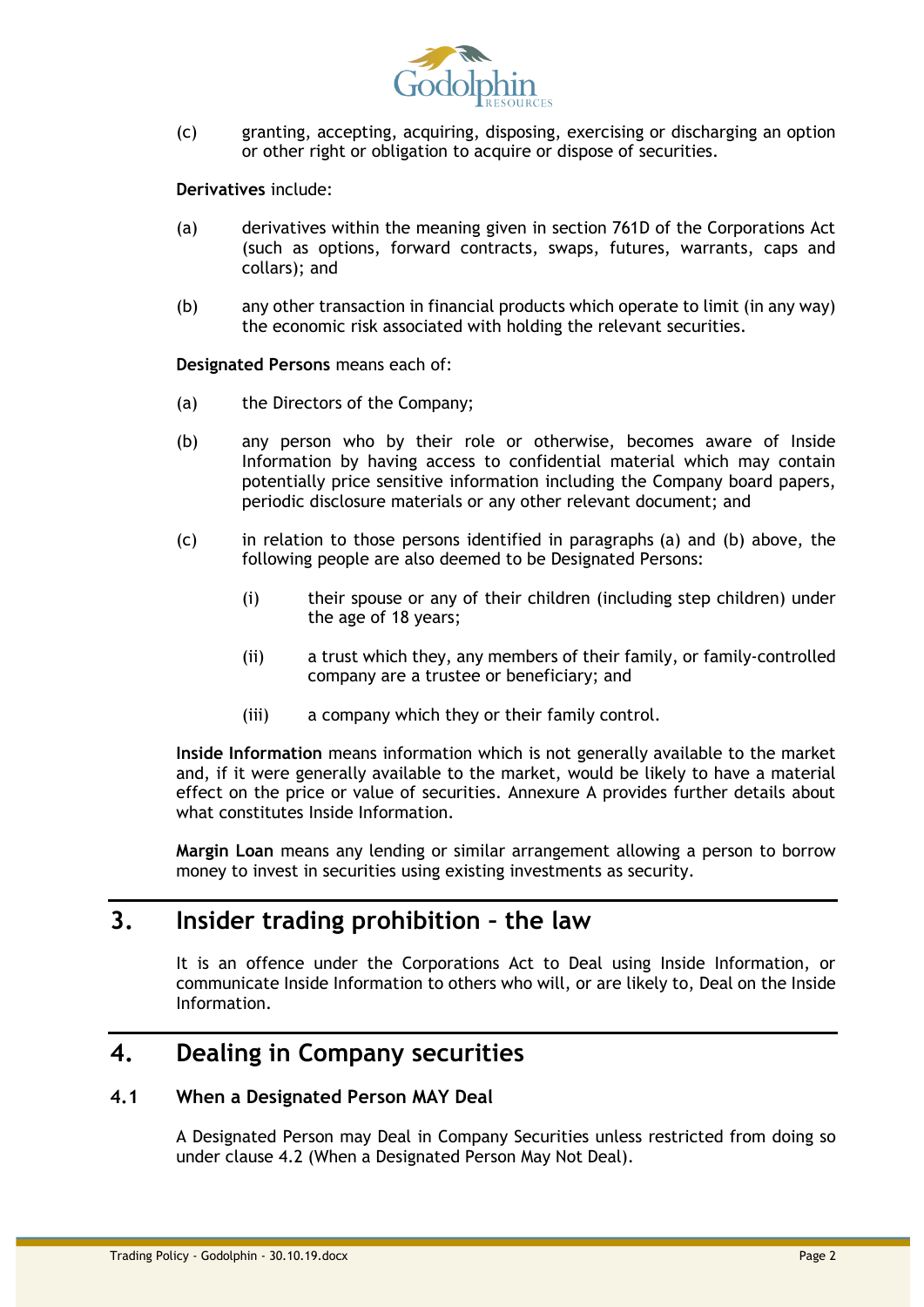

## <span id="page-2-1"></span><span id="page-2-0"></span>**4.2 When a Designated Person MAY NOT Deal**

- (a) Subject to clause 5 (Exceptions), a Designated Person may not Deal in Company Securities during the following designated Black-out Periods:
	- (i) the period two weeks prior to, and 24 hours after the release of the Company's quarterly results;
	- (ii) the period two weeks prior to, and 24 hours after the release of the Company's full-year results; and
	- (iii) any other period determined by the Chair in consultation with the Company Secretary to be a Black-out Period from time to time.
- (b) In addition to the restrictions in clause [4.2\(a\),](#page-2-1) a Designated Person may not Deal in Company Securities at any time if he or she has:
	- (i) information that he or she knows, or ought reasonably to know, is Inside Information; or
	- (ii) not complied with clause 6 (Notice of Dealing in Company Securities).

#### **4.3 When employees, consultants or contractors (other than a Designated Person) MAY Deal**

An employee, consultant or contractor (who is not a Designated Person) may, at any time, Deal in Company Securities if he or she does not have information that he or she knows, or ought reasonably to know, is Inside Information.

## **4.4 When employees, consultants or contractors (other than a Designated Person) MAY NOT Deal**

An employee, consultant or contractor (who is not a Designated Person) who has information that he or she knows, or ought reasonably to know, is Inside Information may not:

- (a) Deal in Company Securities;
- (b) advise, procure or encourage another person to deal in Company Securities; or
- (c) pass on information to any person if they know, or ought reasonably to know, that the person may use the information to Deal in (or procure another person to Deal in) Company Securities.

# **5. Exceptions**

## **5.1 Permitted dealings**

Subject to not being in the possession of Inside Information, a Designated Person may at any time:

(a) transfer Company Securities already held into a superannuation fund or other saving scheme in which the Designated Person is a beneficiary;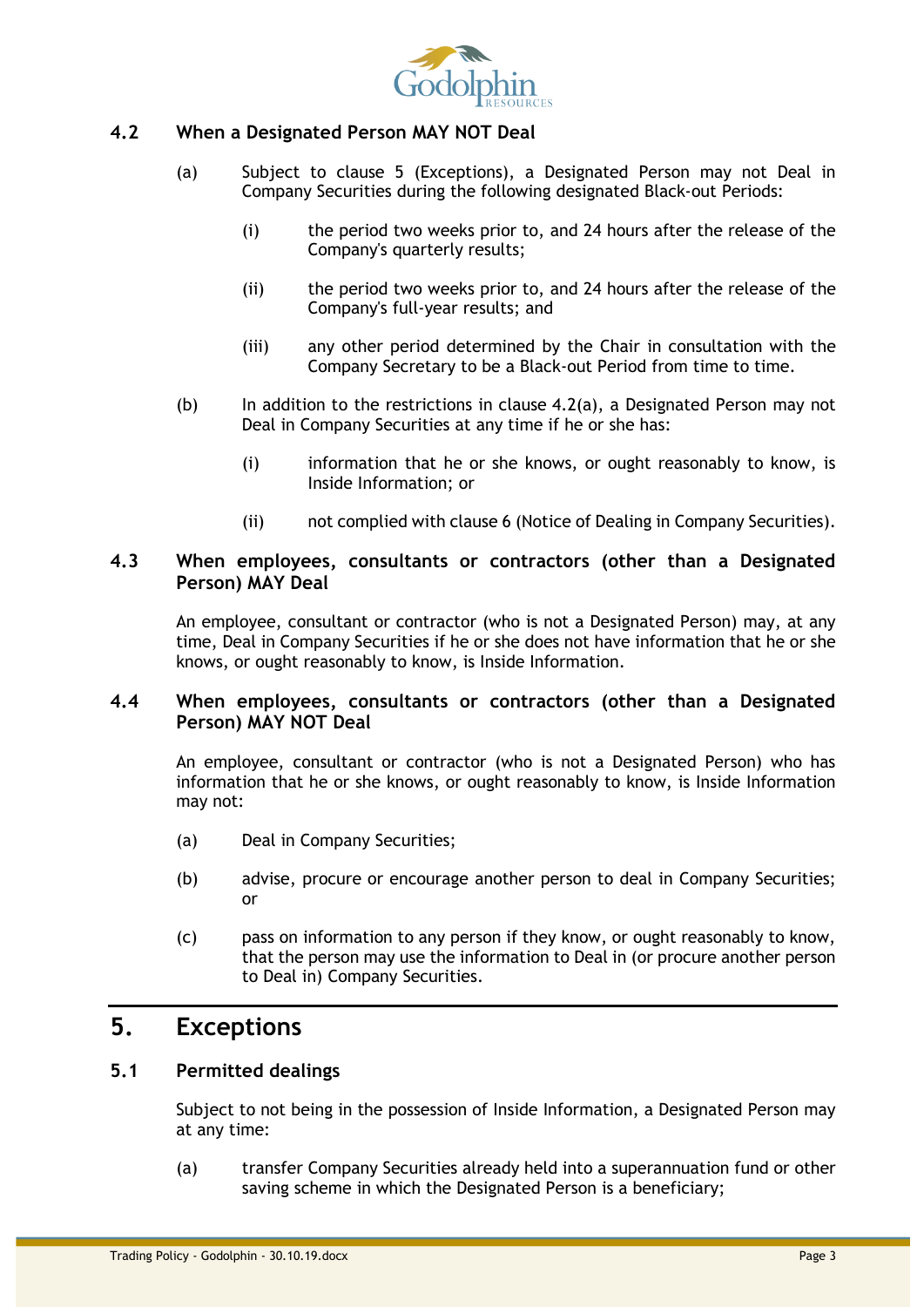

- (b) invest in, or trade in units of, a fund or other scheme (other than a scheme only investing in Company Securities) where the assets of the fund or scheme are invested at the discretion of a third party;
- (c) undertake to accept, or accept, a takeover offer;
- (d) participate in an offer or invitation made to all or most security holders, including a rights issue, equal access buy-back, security purchase plan or dividend or distribution reinvestment plan, where the timing and structure of the offer or invitation has been approved by the Board. This includes decisions relating to whether or not to take up the entitlements and sale of entitlements required to provide for the take up of the balance of entitlements under a renounceable pro rata issue;
- (e) exercise (but not Deal with the securities following exercise) an option or right under an employee incentive scheme where the final date for the exercise of the option or right falls during a Black-out Period or the Company has had a number of consecutive Black-out Periods and the Designated Person could not reasonably have been expected to exercise it at a time when free to do so;
- (f) acquire (but not Deal with the securities following acquisition) Company shares by conversion of financial instruments giving rights to conversion to shares (eg. options or convertible securities) where the final date for the conversion of the security falls during a Black-out Period or the Company has had a number of consecutive Black-out Periods and the Designated Person could not reasonably have been expected to exercise it at a time when free to do so;
- (g) acquire Company securities under a bonus issue made to all holders of securities of the same class;
- (h) acquire Company securities under a dividend reinvestment, or top-up plan that is available to all holders of securities of the same class;
- (i) acquire, or agree to acquire or exercise options under a Company employee share plan;
- (j) withdraw ordinary shares in the Company held on behalf of the Designated Person in an employee share plan where the withdrawal is permitted by the rules of that plan;
- (k) acquire ordinary shares in the Company as a result of the exercise of options held under an employee share scheme; or
- (l) where the Designated Person is a trustee, trade in the securities of the Company by that trust, provided the Designated Person is not a beneficiary of the trust and any decision to trade during a Black-out Period is taken by the other trustees or by the investment managers independently of the Designated Person.

## **5.2 Approval to dispose or transfer Company Securities in exceptional circumstances**

(a) In exceptional circumstances a Designated Person may seek written approval from the Chair (**Approval Officer**) to dispose of or transfer (but not acquire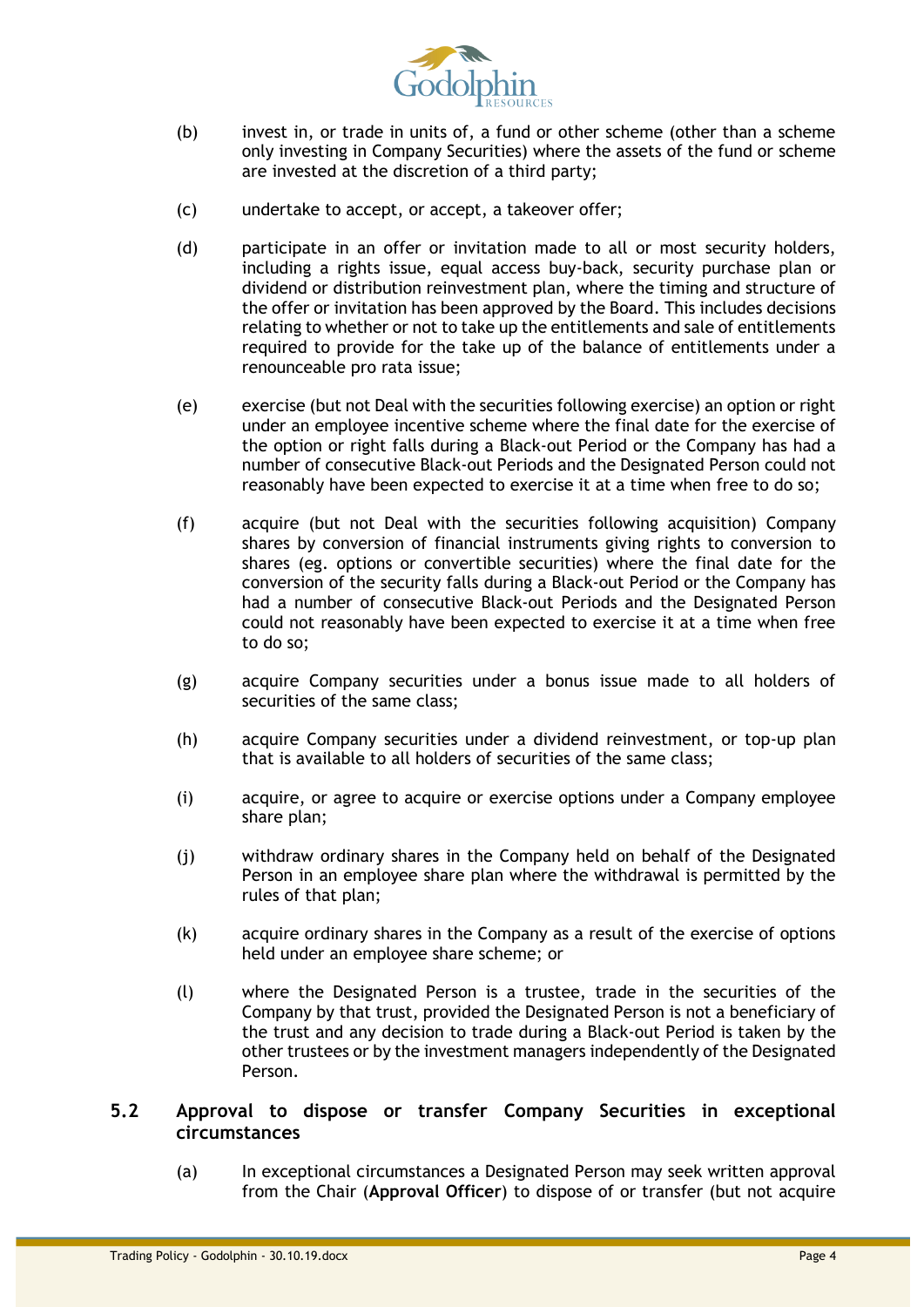

or otherwise Deal with) Company Securities during a Black-out Period (**Disposal Consent**).

- <span id="page-4-0"></span>(b) The Approval Officer will act with caution in determining whether there are exceptional circumstances, which may include, but will not be limited to, where:
	- (i) the Designated Person is in severe financial hardship and a pressing financial commitment cannot be satisfied otherwise than by disposing of Company Securities; or
	- (ii) the Designated Person is required by a court order, or there are court enforceability undertakings, to transfer or dispose of Company Securities or there is some other overriding legal regulatory requirement for them to do so.
- <span id="page-4-1"></span>(c) A Designated Person seeking Disposal Consent based on paragraph [5.2\(b\)\(i\)](#page-4-0) must provide the Approval Officer with:
	- (i) a written application stating all of the facts; and
	- (ii) copies of relevant supporting documentation, including contact details of the Designated Person's accountant, bank and other such independent institutions (where applicable).
- (d) A Designated Person seeking Disposal Consent based on paragraph [5.2\(b\)\(ii\)](#page-4-1) must provide the Approval Officer with a written application accompanied by relevant court and/or supporting legal documentation (where applicable).
- (e) The Approval Officer may grant Disposal Consent to a Designated Person:
	- (i) only if that Designated Person is not in possession of Inside Information; and
	- (ii) on such terms and conditions (including the duration of the right to dispose or transfer) as considered reasonable in the circumstances by the Approval Officer.
- (f) The Approval Officer will notify the Board of any Disposal Consent granted to a Designated Person.
- (g) A Disposal Consent, if granted, will be issued in writing to the Designated Person and will contain a specified time period during which the disposal or transfer can be made.

# **6. Approval and notification requirements**

## <span id="page-4-2"></span>**6.1 Approval requirements**

- (a) Any Designated Person (other than the Chair) wishing to Deal in Company Securities must obtain the prior written approval of the Chair or the Board before doing so.
- (b) If the Chair wishes to Deal in Company Securities, the Chair must obtain the prior approval of the Board before doing so.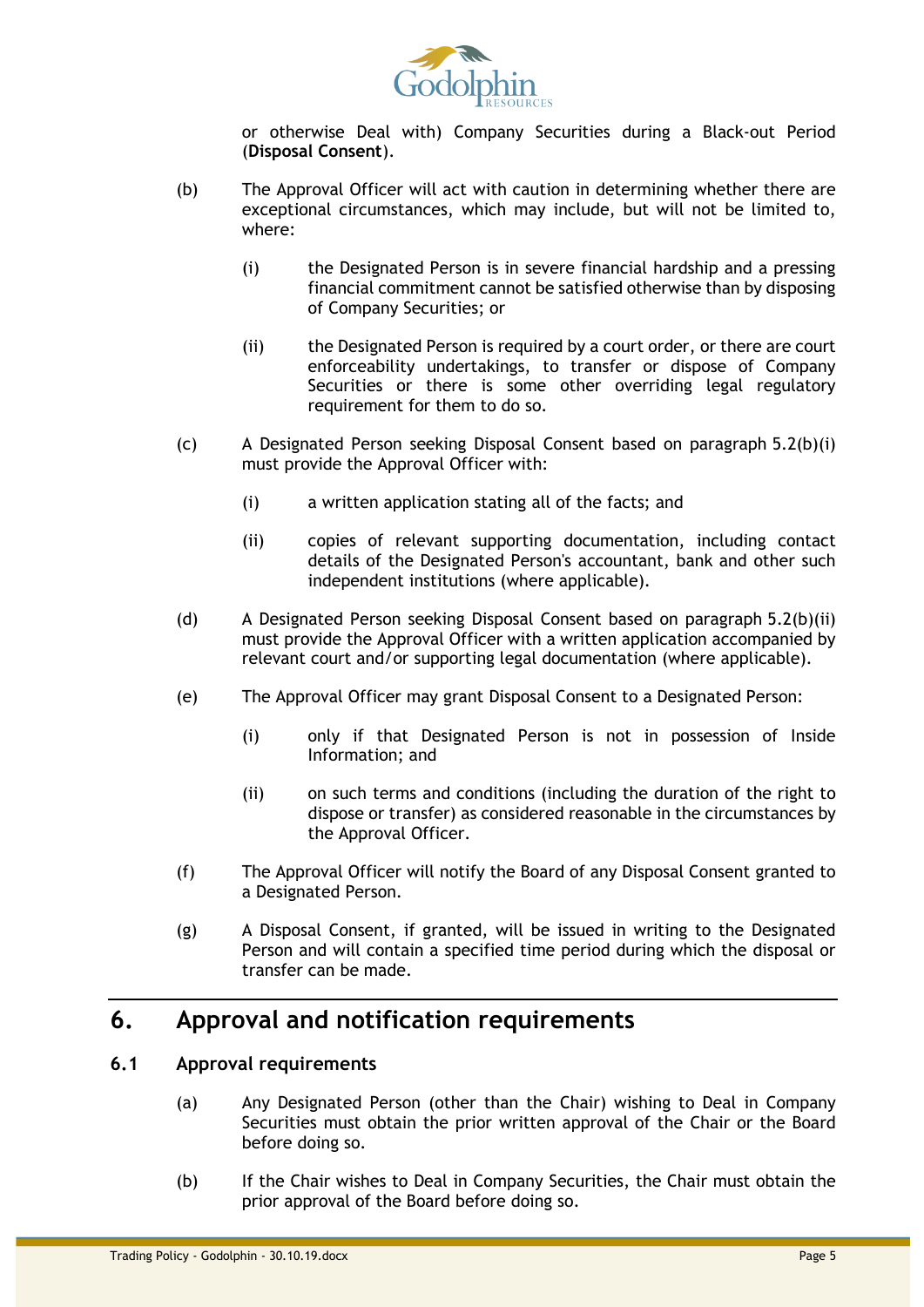

## <span id="page-5-0"></span>**6.2 Approvals to Deal**

- (a) All requests to Deal in Company Securities as referred to in paragraph [6.1](#page-4-2) must include the intended volume of securities to be Dealt in and an estimated time frame for the Dealing.
- (b) Copies of written approvals must be forwarded to the Company Secretary prior to the approved Dealing.

#### <span id="page-5-1"></span>**6.3 Notification**

- (a) Subsequent to approval obtained in accordance with paragraph [6.2,](#page-5-0) any Designated Person who Deals in Company Securities must notify the Company Secretary in writing of the details of the transaction within 5 business days of the Dealing occurring.
- (b) The notification obligation in paragraph [6.3\(a\)](#page-5-1) operates at all times but does not apply to acquisitions of shares or options by employees made under employee share or option schemes, nor does it apply to the acquisition of shares as a result of the exercise of options under an employee share scheme.

# **7. Other restrictions**

## **7.1 Incomplete Buy or Sell Orders**

- (a) Buy or sell orders for Company Securities which are placed but not completed outside of a Black-out Period are subject to the following restrictions once the Black-out Period commences:
	- (i) the order must be completed within 5 trading days otherwise it will lapse; and
	- (ii) the order cannot be varied.
- (b) Any order subject to this procedure should be notified in writing to the Company Secretary within 24 hours of the Black-out Period commencing.

#### **7.2 Derivatives**

- (a) The Company prohibits the use of Derivatives in relation to unvested equity instruments, including performance share rights, and vested Company Securities that are subject to disposal restrictions (such as a "Holding Lock").
- (b) Derivatives may be used in relation to vested positions which are not subject to disposal restrictions subject to compliance with the law and the other provisions of this Policy.

### **7.3 Prohibition on Margin Loan Arrangements**

Designated Persons may not:

- (a) enter into a Margin Loan or similar funding arrangement to acquire any Company Securities; or
- (b) use Company Securities as security for a Margin Loan or similar funding arrangement.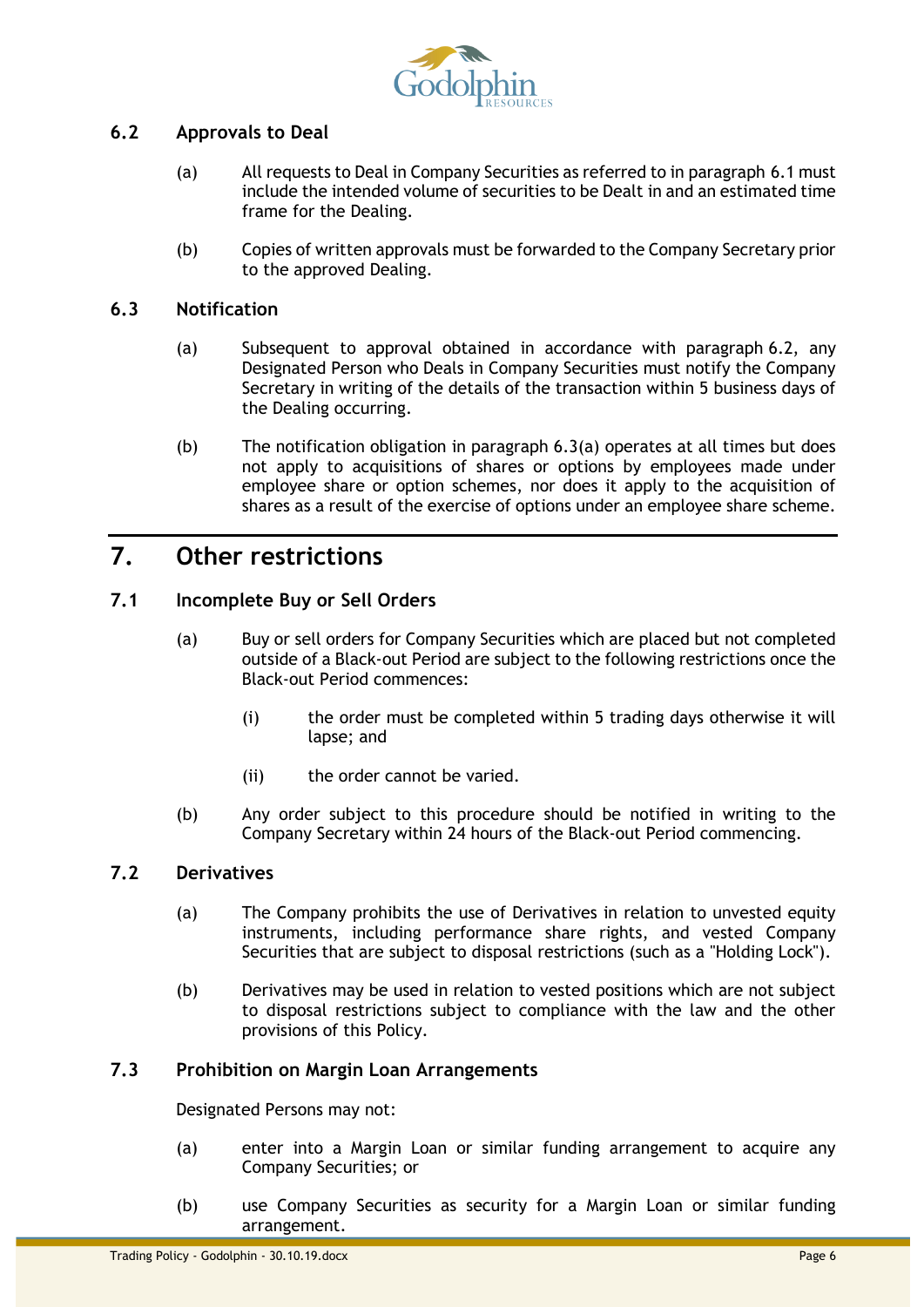

## **7.4 Securities of other companies**

The prohibitions in the Corporations Act against insider trading applies equally to where Inside Information is being held by a person about another listed company or entity. This may occur, for example, where in the course of negotiating a transaction with the Company, another listed entity provides confidential information about itself or another listed entity. Accordingly, if a person possesses Inside Information in relation to the securities of another listed entity, they must not Deal in those securities.

# **8. Penalties**

- (a) Insider trading is a criminal offence. A person who commits a breach of the insider trading provisions could be subject to both civil and criminal penalties for the individual and for the Company.
- (b) In addition, the insider trader, and any other persons involved in the contravention, may also be liable to compensate third parties for any resulting loss.

# **9. Policy compliance**

- (a) During the year the Company may require confirmation from Designated Persons that they have complied with this Policy. The Company may also require confirmation (or declarations) of holdings in securities. All such requested information must be supplied within 5 business days of the request being made.
- (b) A breach of this Policy will be regarded very seriously and may lead to disciplinary action being taken (including termination of employment). If the Company becomes aware of any breach of this Policy, then the Company may report such breach to the Australian Securities and Investments Commission.

# **10. Publication**

This Policy will be made available from the Company website.

# **11. Who to contact**

If an individual is in any doubt regarding their proposed dealing in securities, they should contact the Company Secretary.